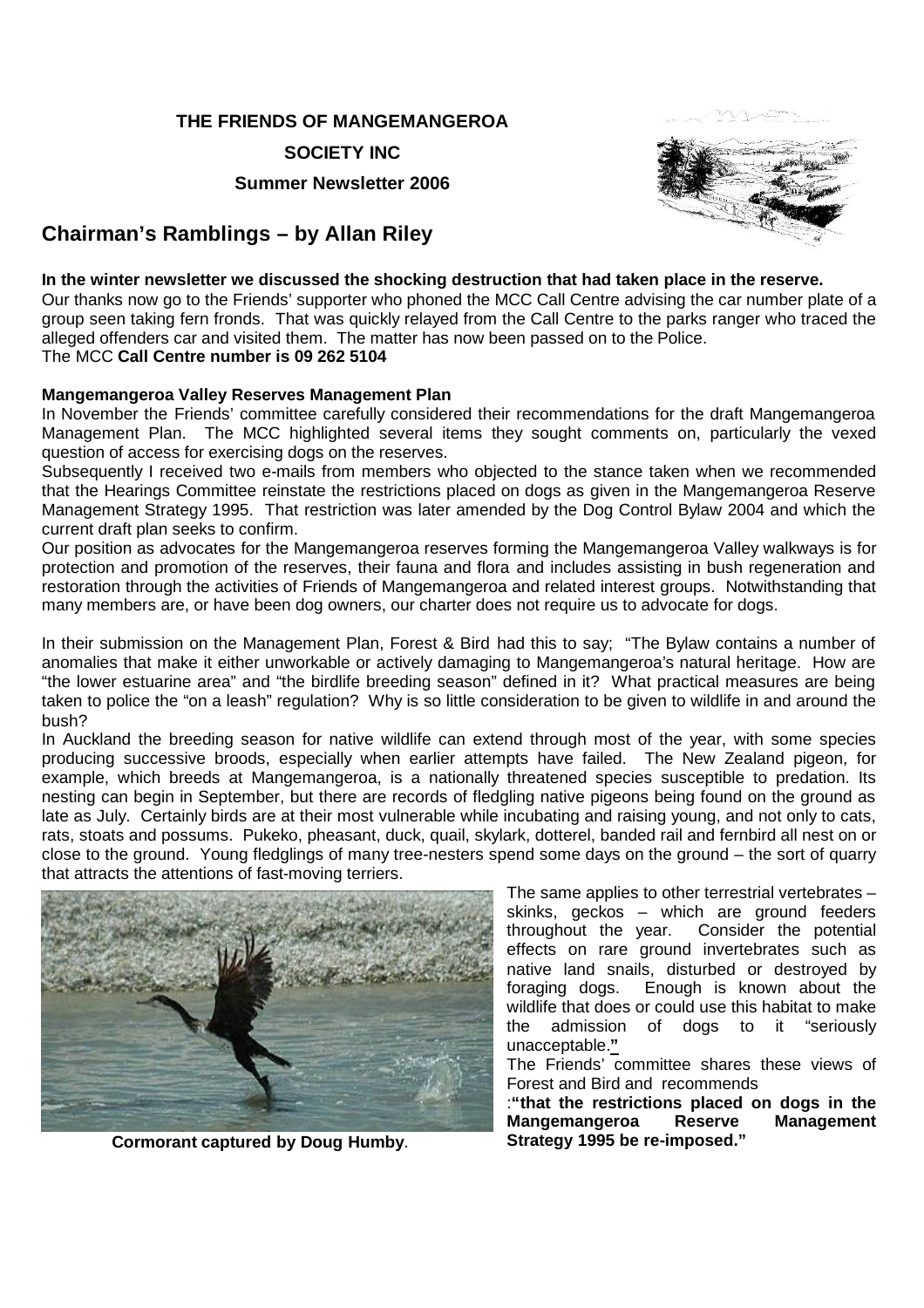## **Restoration update:**

Planting will commence in May 2007 with the trees from the Somerville Intermediate plant-raising unit and from Jim Duckworth's unit. If you are able to help with this the dates will be posted on the web site www.aerolink.co.nz/mangemangeroa/main.html. closer to the time. And we will email dates to those on the email list.

Council has recommenced weed control programmes both to reduce competition to the plants already planted and in preparation for this year's planting.

Unfortunately the automatic watering system at Somerville Intermediate failed around Christmas, but our standby surveillance team (initially James and Anita Lee) swung into action and hand watered until  $15<sup>th</sup>$  January when Jessica and John Pybus took over until school staff arrived back. It was a great effort by this dedicated team and ensured the survival of the plants through the holiday period.

Should anyone want a backdated issue of the newsletter this can be found on the website.

#### **Allan Riley**

### **The Tui** by Bruce Keeley

If the old saying that 'familiarity breeds contempt' is true at times, it surely could not be true of our attitude towards the Tui, that very conspicuous and charismatic inhabitant of any decent clump of mature trees in the Auckland region. Unlike many native species, the Tui has coped well with urbanization, and being a 'blossom nomad', it is prepared to travel to where the best honey-bearing flowers are. Is there a more delightful sight than a Kowhai tree, heavy in blossom and alive with a dozen or more Tui, singing, posturing and chasing each other for their share of the feast?

They will suddenly appear from miles around when the flowers are open, and just as quickly disappear when they are done.

Within the Mangemangeroa Reserve the Tui



**Stakes needed:** To indicate where plants have been planted we need a number of stakes. If anyone could help with

 **ph Allan 534 4067 or**

**sallyb@aaleda.co.nz**

these please:

**email Sally:** 

may be seen – or at least heard - at any time of the year. Of all our diurnal birds, it is the first up in the morning, and the last to bed at night. The song comprises a very wide repertoire from the sublime to the ridiculous, and includes sounds at frequencies beyond human hearing but visible in the bird's pulsating throat. The purest call is best heard before dawn - a repeated simple note, or sequence, of great purity. During part of the breeding cycle the territorial male can drive his human neighbours to distraction with a monotonous repeated sequence which seems to go on all day.

When not in a vocal mood, the Tui's presence in the bush is indicated by its distinctively noisy, and extremely agile flight through the canopy foliage. The loud whir of wings, which is believed to have both an aggressive and courtship function, is produced by specially shaped primary feathers.

Though it is rightly called a honeyeater, and has a special brush-tipped tongue to prove it, the Tui has a range of food preferences. It can be seen exploring tree trunks for insects and other invertebrates; it will take insects on the wing; and it is not averse to fruit when honey is unavailable. It is thus an important part of the forest's ecological equation, as a pollinator of flowers and a disperser of seeds.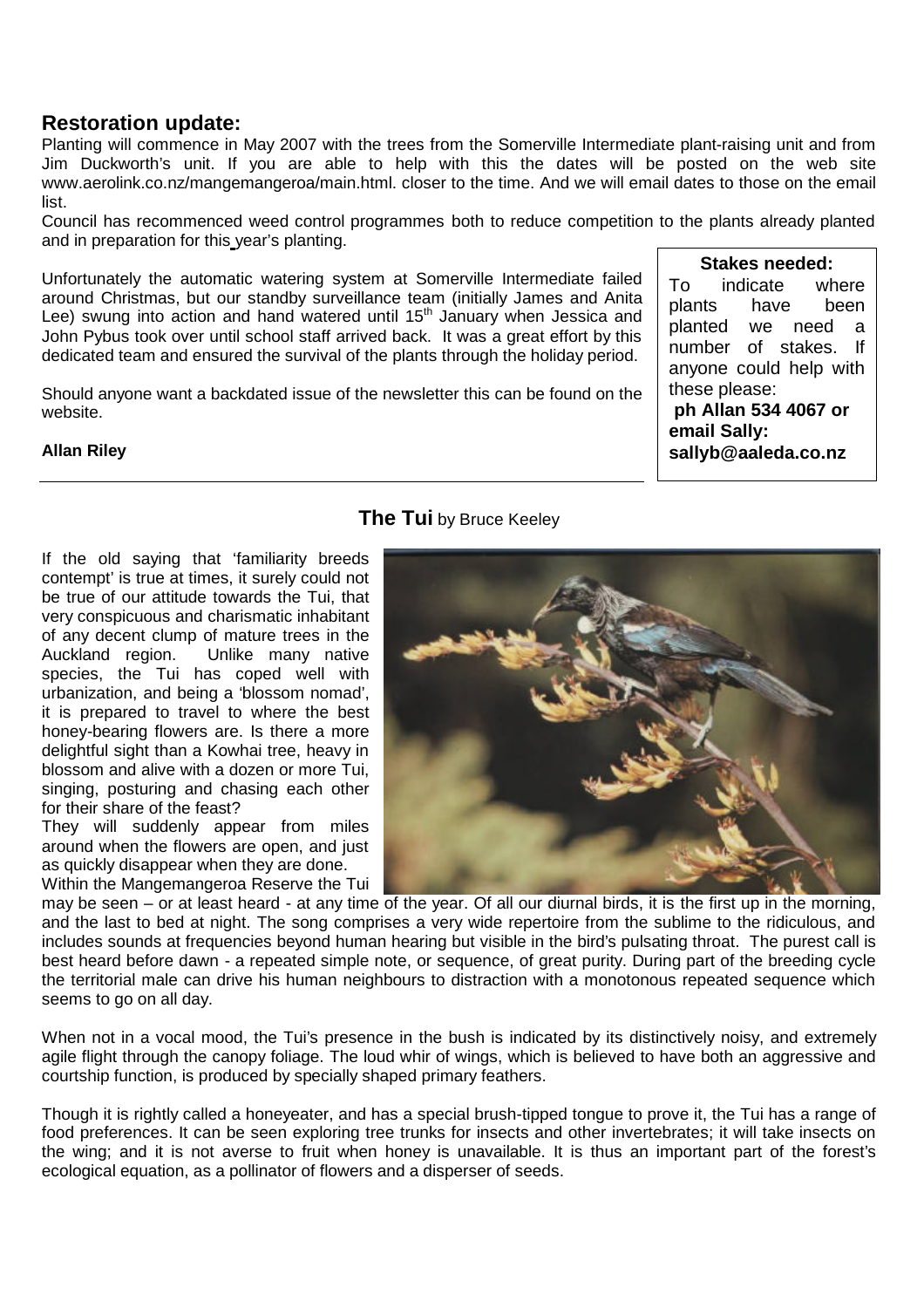## **Introducing the New Education Park Ranger: Anna Baine (Manukau parks)**



Toward the end of 2006, Anna joined Manukau Parks as the new Education Park Ranger. Her position involves a combination of general Park Ranger duties, setting up Environmental Education initiatives across Manukau parks, and improving park interpretation and promotion. Anna's role will also involve Enviroschool facilitation with at least one school in Manukau.

Previous to joining Parks, Anna worked as a Ranger for DOC in Te Kuiti and on Rangitoto Island. She has spent 4 and half years as a Social Science teacher at Penrose High School. As well she has been involved with several voluntary

conservation organisations abroad in Zambia and Ireland. Anna is looking forward to providing more educational opportunities across Manukau Parks for both the general public and schools.

Anna is leading four walks this year in the Mangemangeroa Reserve.

## **Talking and Walking with the Pigeon Mountain Garden Club**

By Graham Falla

Members of the Pigeon Mountain Garden Club turned out in large numbers to their monthly meeting to hear Friends committee member Graham Falla give an illustrated talk on the Mangemangeroa Reserve. Although their displays and trading table were heavily dominated by exotic plants, enough interest was generated in the native bush scene to bring thirty five away from their gardens on a fine afternoon the following Sunday to walk through the central part of the reserve. Thanks to Manukau Parks possum control measures the bush was looking good.

Some surprise was expressed that dogs could now be taken through it. Fantails provided a close escort in relays, but most other bird life kept to the high canopy.

For many this was a first visit, but several spoke of their hope to return in future to enjoy Mangemangeroa.

**Guided Walks with Anna** Leaving from the white barn in Somerville Road

Friday **2 nd March** 9:45 – 12:30 (with Sally Barclay)

Friday **20th April** 9:45 – 12:30 (with Alan LaRoche)

Friday **27th July** 9:45 – 12:30

Friday **23rd Nov 9:45** – 12:30

For bookings phone Anna: 262 8900 ext 8224

### Contact details for the

Friends of the Mangemangeroa Society Inc

Allan Riley – Chairperson Ph: 534 4067 Allan.r@ihug.co.nz

Deborah Grant – Secretary Ph 535 7072 debsgrant@ihug

web address:

www.aerolink.co.nz/mangemangeroa/ma in.html

Link to other conservation groups in the Auckland Region: www.manawa.org.nz

See also www.arc.govt.nz for upcoming events in the Auckland region



## **As Busy As A Bumble Bee**

The white rata *Metrosideros perfororata* provided a haven for bumble bees this year in the reserve. This rata located on the middle section of the track is just above ground. The host ponga has fallen over hence the photographer was able to get close to the scene!..

If you have any interesting photos and would like to share them with other FOM members please email them to: sallyb@aaleda.co.nz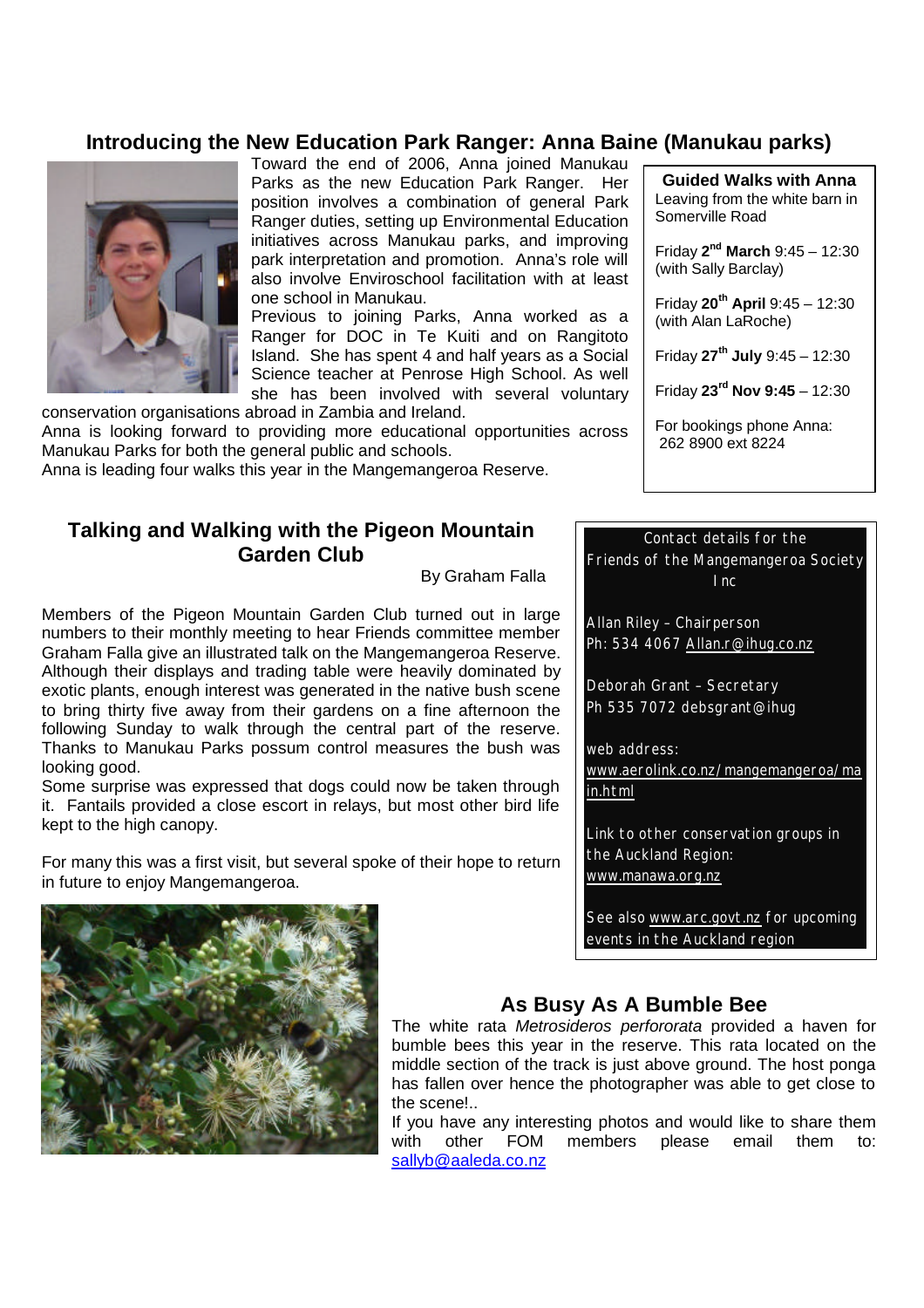## **Our Rotary Project**:

There has been recent publicity about the Rotary Walk along the Estuary near St Kentigerns College, Pakuranga but our local Rotary Clubs; the Howick Rotary Club and the Howick Somerville Rotary Club have contributed both financially and with volunteer labour to the restoration program and development of walkways within the Mangemangeroa Reserve.



Rotary members work on a voluntary basis for the betterment of their local community as well as offering service at an International level. Stuart Armstrong (Treasurer) explained how the Howick Rotary club (a club with over 60 members) raised funds from projects such as the huge "Howick Bookarama" and the annual Yacht Regatta held in conjunction with the Rotary Club of Half Moon Bay. These funds are used within the community for projects which Rotarians feel are worthwhile. The Mangemangeroa Reserve has been the recipient of these Rotary funds on a number of occasions.



Howick Rotarians cementing a seat in on the Rotary Loop

Howick Somerville Rotary Club with a much smaller membership, was the first club to be involved in the Reserve projects contributing labour to the barking of the initial track and funding the building of Archies Lookout. The Rotary Loop, so named because the local Clubs helped with funding, materials and labour. The picnic table area and the seats were a Howick Rotary Club project.

.The propagation unit at Somerville Intermediate School is another Rotarian project. This unit was originally provided for Howick College by the Rotarians but as it was "surplus to requirements" a new home for it at Somerville Intermediate was



undertaken by Rotarians, Ex-Rotarians, and FOM members. When working bees are called for; Rotarians provide "manpower". They give their time for ground preparation, planting out of seedlings, removal of competing weeds, and strong shoulders for digging holes in which seedlings are planted. Their legacy is recognized in the naming of the latest section of the track **"The Rotary Loop"**

found. At this location it offers the Intermediate students the opportunity to have hands on experience of propagating and caring for restoration species. The continued monitoring of the watering system in this unit over the holidays was



Archies Lookout; a sheltered spot from which to enjoy the view



Propagation Unit